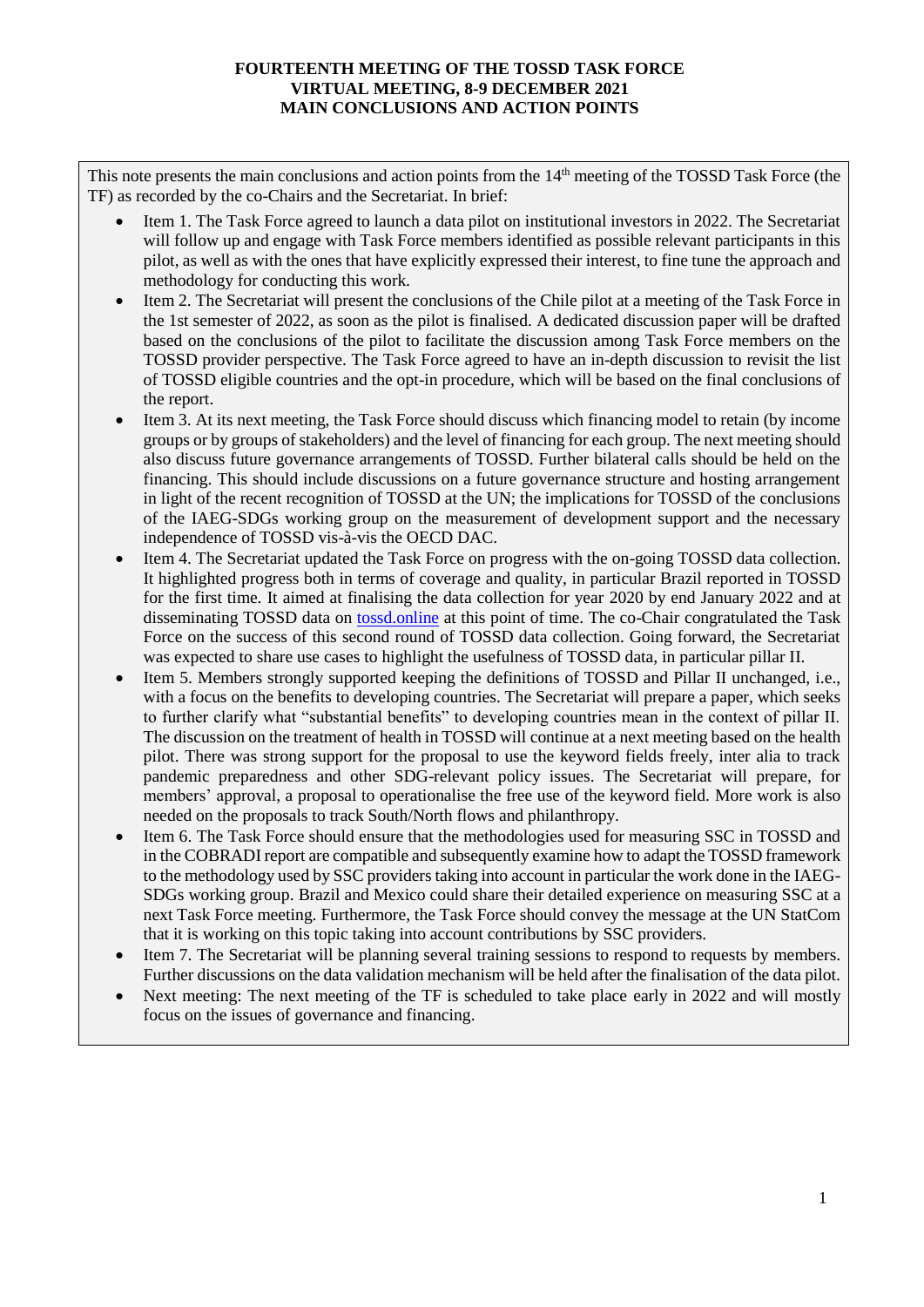|         | <b>Introduction and welcome</b>                                                                                                                                                                                                                                                                                                                                                                                                                                                                                                                                                                           |
|---------|-----------------------------------------------------------------------------------------------------------------------------------------------------------------------------------------------------------------------------------------------------------------------------------------------------------------------------------------------------------------------------------------------------------------------------------------------------------------------------------------------------------------------------------------------------------------------------------------------------------|
|         | The co-Chairs welcomed Austria as a new observer to the Task Force. The co-Chairs also welcomed<br>other participants and thanked them for their attendance.                                                                                                                                                                                                                                                                                                                                                                                                                                              |
| Item 1. | Presentation of the OECD report on "Mobilising institutional investors for sustainable<br>development in developing countries: emerging evidence of opportunities and challenges"                                                                                                                                                                                                                                                                                                                                                                                                                         |
|         | The Secretariat presented the main findings of the OECD report "Mobilising institutional investors"<br>for sustainable development in developing countries: emerging evidence of opportunities and<br>challenges". It also suggested to the Task Force possible follow-up work in the context of TOSSD.<br>This included a data pilot to further investigate how TOSSD could capture the contribution of public<br>institutional investors to sustainable development in developing countries.                                                                                                            |
|         | This was followed by a presentation from Jan Kæraa Rasmussen, Head of Environment, Social and<br>Governance Department at PensionDanmark. He shared insights on how PensionDanmark supported<br>the implementation of the SDGs in developing countries and, more generally, on the role institutional<br>investors could play in this area. He welcomed the proposed data pilot and offered to participate<br>actively.                                                                                                                                                                                   |
|         | The Task Force members welcomed the proposed follow-up work, in particular the suggestion to<br>carry out a data pilot in this specific area as a means to further investigate the relevance and feasibility<br>of capturing more data on institutional investors' financing towards developing countries. In general,<br>members were of the view that more granular information on these investments was needed and very<br>relevant in the context of TOSSD. However, one observer highlighted the importance of properly<br>anchoring these flows within the current TOSSD definition and boundaries. |
|         | The Task Force agreed to launch a data pilot on institutional investors in 2022. The Secretariat<br>will follow up and engage with Task Force members identified as possible relevant participants<br>in this pilot (including from Southern providers if possible), as well as with the ones that have<br>explicitly expressed their interest, to fine tune the approach and methodology for conducting<br>this work.                                                                                                                                                                                    |
| Item 2. | <b>Highlights of the Chile Pilot</b>                                                                                                                                                                                                                                                                                                                                                                                                                                                                                                                                                                      |
|         | The Secretariat presented the preliminary highlights of the Chile pilot as of 8 December, which<br>included a summary of the feedback gathered from Chile both on the TOSSD Reporting Instructions<br>and on a future TOSSD provider perspective. The summary had been prepared by the Secretariat;<br>Chile had not commented on it yet.                                                                                                                                                                                                                                                                 |
|         | The main points of the discussion that followed included:                                                                                                                                                                                                                                                                                                                                                                                                                                                                                                                                                 |
|         | There was great appreciation of the progress made so far on the pilot.<br>One observer commented that this pilot is an opportunity to revisit the criteria for a country<br>$\bullet$<br>to be included in the list of TOSSD recipients and to examine multidimensional criteria<br>(including, for example, inequality). The same observer suggested inviting ECLAC in the<br>Task Force. A couple of members supported the suggestion to re-open the discussion on the<br>list of TOSSD-eligible countries.                                                                                             |
|         | Two members reiterated the importance of the provider perspective, while one member and<br>$\bullet$<br>an observer expressed the view that work of the Task Force should rather focus on<br>strengthening the recipient perspective.                                                                                                                                                                                                                                                                                                                                                                     |
|         | One member called for a specific discussion on the benefits of participation in TOSSD for<br>dual provider/recipients in one of the next meetings of the Task Force to enhance<br>engagement towards TOSSD.                                                                                                                                                                                                                                                                                                                                                                                               |
|         | The Secretariat stressed that the recipient perspective should be safeguarded while<br>$\bullet$<br>recognising that some members need to show what they do as a provider of TOSSD. There<br>may be a need for an additional pilot to deepen the analysis on how to account for<br>contributions to and through multilateral organisations On the issue of the list of TOSSD-<br>eligible countries, the Secretariat recalled that the Task Force had held several meetings on<br>the subject and that the multidimensional approach had not been retained at the time because                            |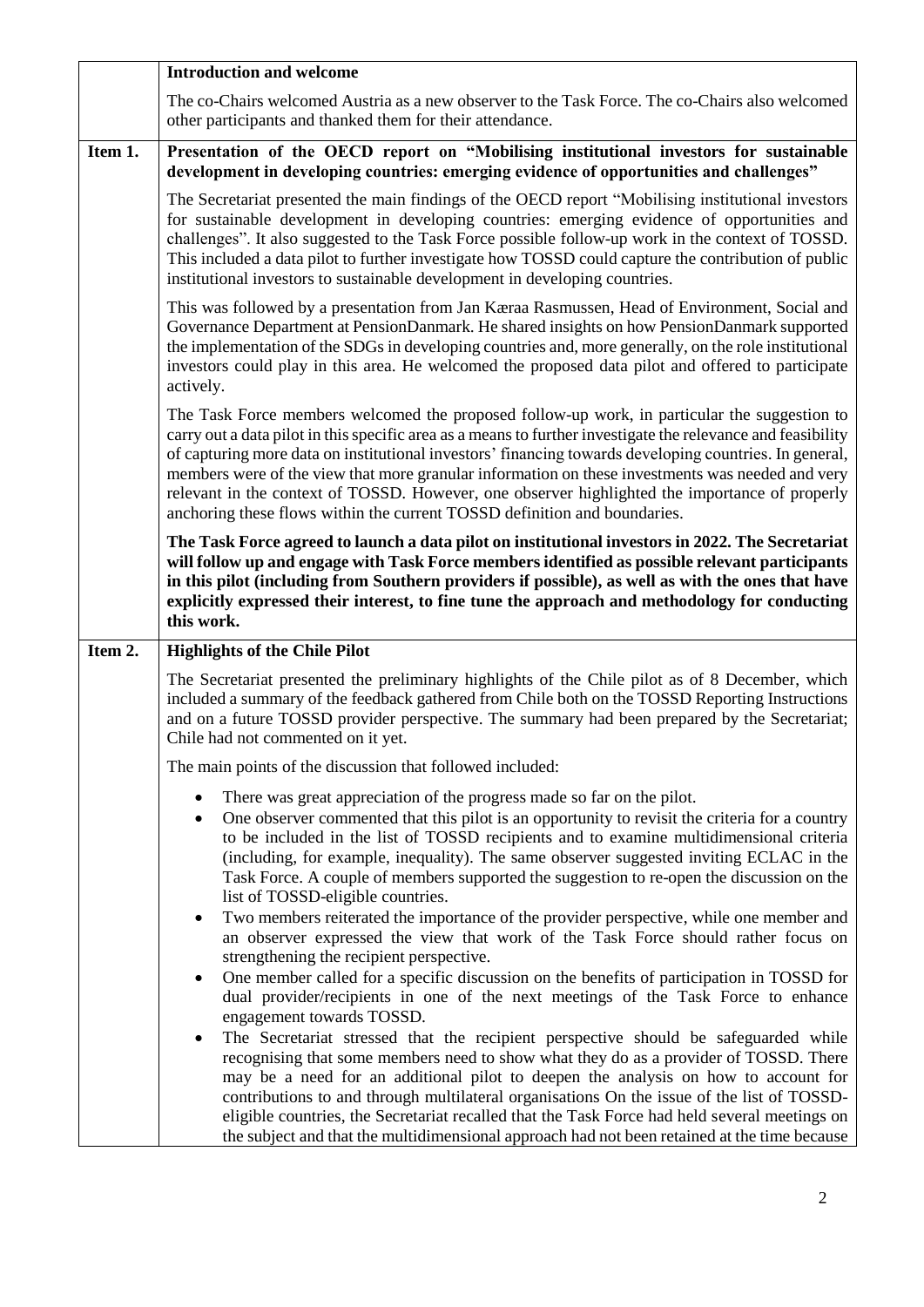|         | the methodology had only been developed in the LAC region and not in Africa or Asia.<br>However, discussions could be reopened by the Task Force.                                                                                                                                                                                                                                                                                                                                                                                                                                                                                                                                                                                                   |
|---------|-----------------------------------------------------------------------------------------------------------------------------------------------------------------------------------------------------------------------------------------------------------------------------------------------------------------------------------------------------------------------------------------------------------------------------------------------------------------------------------------------------------------------------------------------------------------------------------------------------------------------------------------------------------------------------------------------------------------------------------------------------|
|         | In his wrap-up, the co-Chair highlighted the following points:                                                                                                                                                                                                                                                                                                                                                                                                                                                                                                                                                                                                                                                                                      |
|         | The Task Force could build a better narrative on which countries should be labelled as<br>$\bullet$<br>"providers" or "recipients". South-South Co-operation providers are by definition "dual<br>providers and recipients" and the Reporting Instructions should reflect this reality.<br>To advance the discussion on the provider perspective, a discussion paper for the Task Force<br>$\bullet$<br>should be prepared based on the final report of the Chile pilot. The Task Force could<br>elaborate the benefits of including a provider a perspective in TOSSD to have clear<br>arguments to engage with new providers in reporting.<br>The recipient perspective remains the focus of TOSSD; the headline figures that emerge<br>$\bullet$ |
|         | from the recipient perspective should be most promoted. However, the provider perspective<br>should be developed with the aim to ensure that figures communicated by providers on their<br>own contributions and by other stakeholders, such as researchers or CSOs, are consistent<br>and based on a common methodology.<br>There may be a need to revisit the list of TOSSD-eligible countries and the opt-in procedure,<br>$\bullet$<br>building on the final report.                                                                                                                                                                                                                                                                            |
|         | The Secretariat will present the conclusions of the Chile pilot at a meeting of the Task Force in<br>the 1st semester of 2022, as soon as the pilot is finalised. A dedicated discussion paper will be<br>drafted based on the conclusions of the pilot to facilitate the discussion among Task Force<br>members on the TOSSD provider perspective. There may be a need to revisit the list of TOSSD<br>eligible countries and the opt-in procedure, based on the final conclusions of the report.                                                                                                                                                                                                                                                  |
| Item 3. | Update on the financing of TOSSD and the Task Force                                                                                                                                                                                                                                                                                                                                                                                                                                                                                                                                                                                                                                                                                                 |
|         | The Secretariat presented the findings of the bilateral calls carried out with about three-quarters of<br>the Task Force on this topic. The main points of the discussion that followed included:                                                                                                                                                                                                                                                                                                                                                                                                                                                                                                                                                   |
|         | Several members reiterated their support for a financing model based on fixed but<br>$\bullet$<br>differentiated contributions. As regards the basis for the differentiation, one member<br>expressed its preference for income groupings rather than the provider/dual provider-<br>recipient/recipient/multilateral categories; another member expressed support for the latter.<br>One member insisted on the importance of predictability of funding.<br>Several members reiterated their willingness to contribute to TOSSD in 2022 or 2023 with<br>٠<br>levels of financing as presented by the Secretariat and in line with what they had announced<br>during the bilateral calls.                                                           |
|         | For a few members the ambition should be that everyone contributes. However, there may<br>٠<br>be a need to recalculate contributions based on those actually willing and able to contribute.<br>The question of the contributions by recipient countries should be further discussed, in<br>particular what would happen if they cannot contribute in the short term.                                                                                                                                                                                                                                                                                                                                                                              |
|         | In response to a question on the treatment of the TOSSD Secretariat's costs in the current DAC PWB,<br>the Secretariat clarified that TOSSD and ODA (CRS) are separate budget lines (intermediate output<br>results) and that costs for staff working on both systems are split between the two as appropriate. In<br>future, the ambition is to create for TOSSD a dedicated secretariat, but some staff might still be<br>partially funded through the DAC PWB as they would also work on CRS data to ensure synergies<br>between the two systems. One member indicated that it favoured a continuity of TOSSD within the<br>DAC PWB. One member called for some items in the budget to be core and others to be optional.                        |
|         | Several members highlighted the importance of discussing financing in parallel with governance.<br>The next TOSSD Task Force meeting should cover, in particular:                                                                                                                                                                                                                                                                                                                                                                                                                                                                                                                                                                                   |
|         | The governance structure and hosting arrangement in light of the recent recognition<br>٠<br>of TOSSD in the UN. One member expressed its reluctance to provide a custodial role of<br>TOSSD to a UN agency as it would imply additional financing to the UN. The co-Chair                                                                                                                                                                                                                                                                                                                                                                                                                                                                           |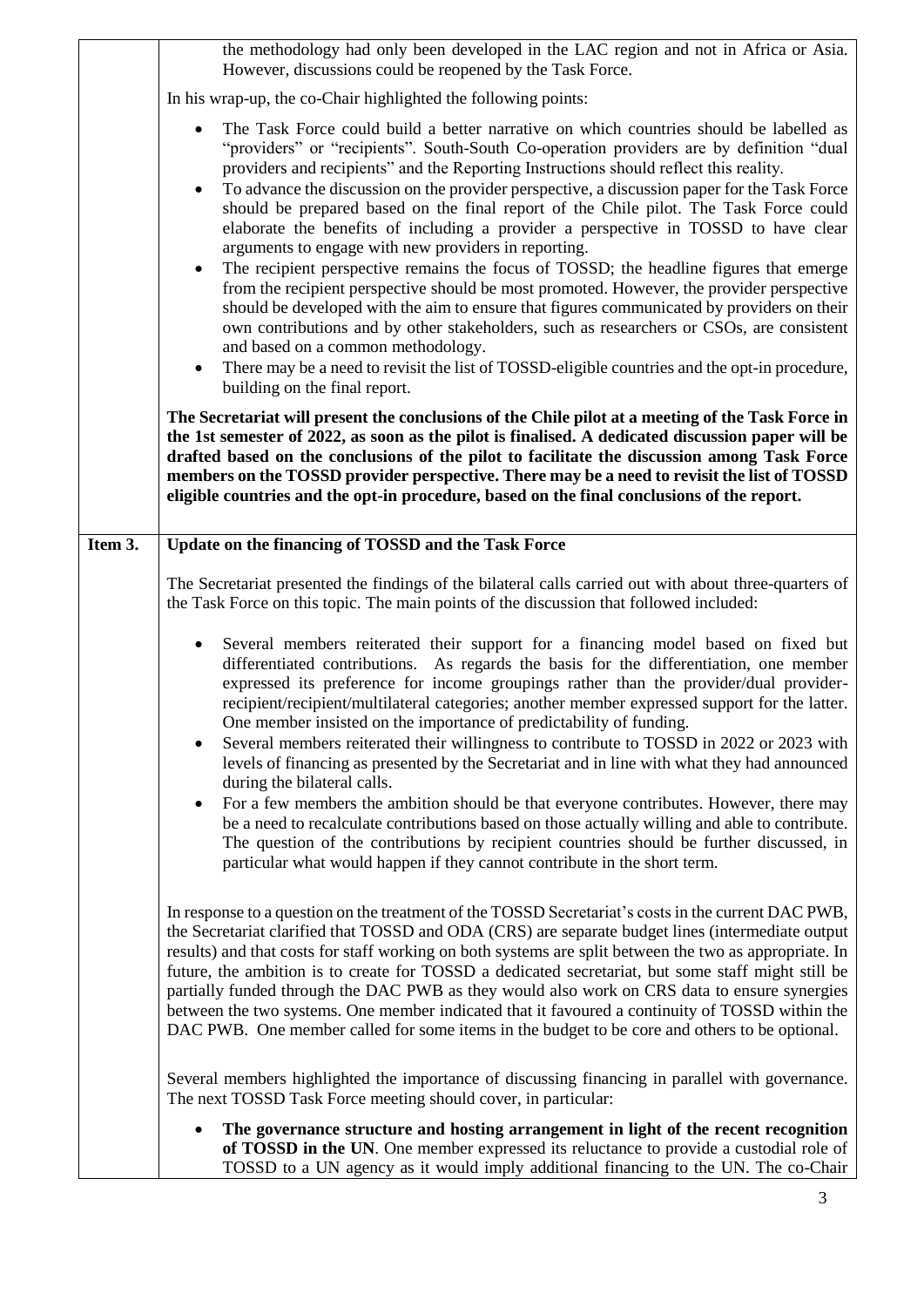|         | indicated that it would nevertheless be important to clarify the role of UNCTAD in the<br>context of TOSSD and the indicator 17.3.1.<br>The possibility of adjustments to the TOSSD framework to take into account the<br>conclusions of the IAEG-SDGs working group on the measurement of development<br>support, in particular on the topics of Peace and Security (e.g. by moving to Pillar II non-<br>ODA eligible peace and security activities, as those are not part of the UN proposal) and on<br>the topic of SSC measurement (by aligning TOSSD with the SSC methodology proposed at<br>the UN working group). One observer commented that this would indeed send a strong<br>message to the UN that they have been listened to. One member however highlighted the<br>limitations of the UN proposal and the ambition of TOSSD to cover the entirety of<br>contributions to the 2030 Agenda.<br>The relation to the DAC. In this regard, one member reiterated the importance of the<br>٠<br>independence of TOSSD from the DAC.                                                                                                                                                                                                                                                                                                                                                                                                                                                                                                                                                                                                                                                                                                                           |
|---------|-----------------------------------------------------------------------------------------------------------------------------------------------------------------------------------------------------------------------------------------------------------------------------------------------------------------------------------------------------------------------------------------------------------------------------------------------------------------------------------------------------------------------------------------------------------------------------------------------------------------------------------------------------------------------------------------------------------------------------------------------------------------------------------------------------------------------------------------------------------------------------------------------------------------------------------------------------------------------------------------------------------------------------------------------------------------------------------------------------------------------------------------------------------------------------------------------------------------------------------------------------------------------------------------------------------------------------------------------------------------------------------------------------------------------------------------------------------------------------------------------------------------------------------------------------------------------------------------------------------------------------------------------------------------------------------------------------------------------------------------------------------------------|
|         | At its next meeting, the Task Force should discuss which financing model to retain (by income<br>groups or by groups of stakeholders) and the level of financing for each group. The next<br>meeting should also discuss future governance arrangements of TOSSD and adjustments to<br>the TOSSD framework based on IAEG-SDGs working group proposal. Further bilateral calls<br>should be held on the financing.                                                                                                                                                                                                                                                                                                                                                                                                                                                                                                                                                                                                                                                                                                                                                                                                                                                                                                                                                                                                                                                                                                                                                                                                                                                                                                                                                     |
| Item 4. | <b>Update on data collection</b><br>The Secretariat provided an update on the on-going TOSSD data collection, including data received<br>so far on Pillar I (deadline for reporting $= 31$ July) and Pillar II (deadline for reporting $= 1$ October).<br>Key findings emerging from the processing of these data by the Secretariat included.                                                                                                                                                                                                                                                                                                                                                                                                                                                                                                                                                                                                                                                                                                                                                                                                                                                                                                                                                                                                                                                                                                                                                                                                                                                                                                                                                                                                                        |
|         | Overall, and considering that it was only the second round of TOSSD data collection, the<br>$\bullet$<br>Secretariat was happy to report on progress both in terms of coverage and quality, but<br>also timeliness of reporting. It conveyed huge thanks to Task Force members for their<br>endeavours to contribute to the expansion of the TOSSD data collection.<br>The coverage has improved, as more reporters have shared TOSSD data in comparison<br>٠<br>with last year (we can expect a total number of reporters closer to 100 while last year it was<br>90). In particular, Brazil reported for the first time, which was a great milestone for TOSSD.<br>Several other countries expanded the coverage of their reporting. While some of them took<br>the step to include at least a few additional activities beyond their usual reporting of ODA<br>and OOF, a few of them conducted a more thorough exercise to collect pillar II activities<br>especially in the field of research and development. However, important data gaps persist<br>for some multilateral institutions and providers from the South, including the World Bank<br>and the People's Republic of China. A couple of DAC members have preferred not to report<br>to TOSSD for the time being, also for capacity reasons.<br>In terms of data quality, the Secretariat noted improved reporting on the SDG focus as<br>$\bullet$<br>well as more granular data on contributions to IPGs.<br>Regarding Task Force members, data were still expected from France and Indonesia (who<br>٠<br>had both reported last year). The Secretariat also invited Colombia, the Philippines and South<br>Africa to update the Task Force on their possible plans to report TOSSD going forward. |
|         | Task Force members made the following comments:<br>Plans for reporting: France explained the reasons for the delay in their reporting, in<br>٠<br>particular due to the change of structure of their Green Budget which implied more manual<br>screening to identify eligible mitigation expenditures. South Africa explained they had a<br>capacity issue, but had dedicated resources to be able to collect data. They would focus on<br>capacity building and organise detailed training in the 1st quarter of 2022 and then undertake<br>the data collection for previous years.<br>Feedback on 2021 reporting on 2020 TOSSD data:<br>٠<br>Several members thanked the Secretariat for its work on data, highlighting that its<br>$\circ$<br>feedback had been constructive and useful. They also appreciated the Secretariat's<br>efficient approach of streamlining CRS and TOSSD reporting (and the coordination<br>between the CRS and TOSSD teams). Making a reference to the Dubai declaration<br>on capacity building for statistics, one member encouraged Task Force members not                                                                                                                                                                                                                                                                                                                                                                                                                                                                                                                                                                                                                                                                         |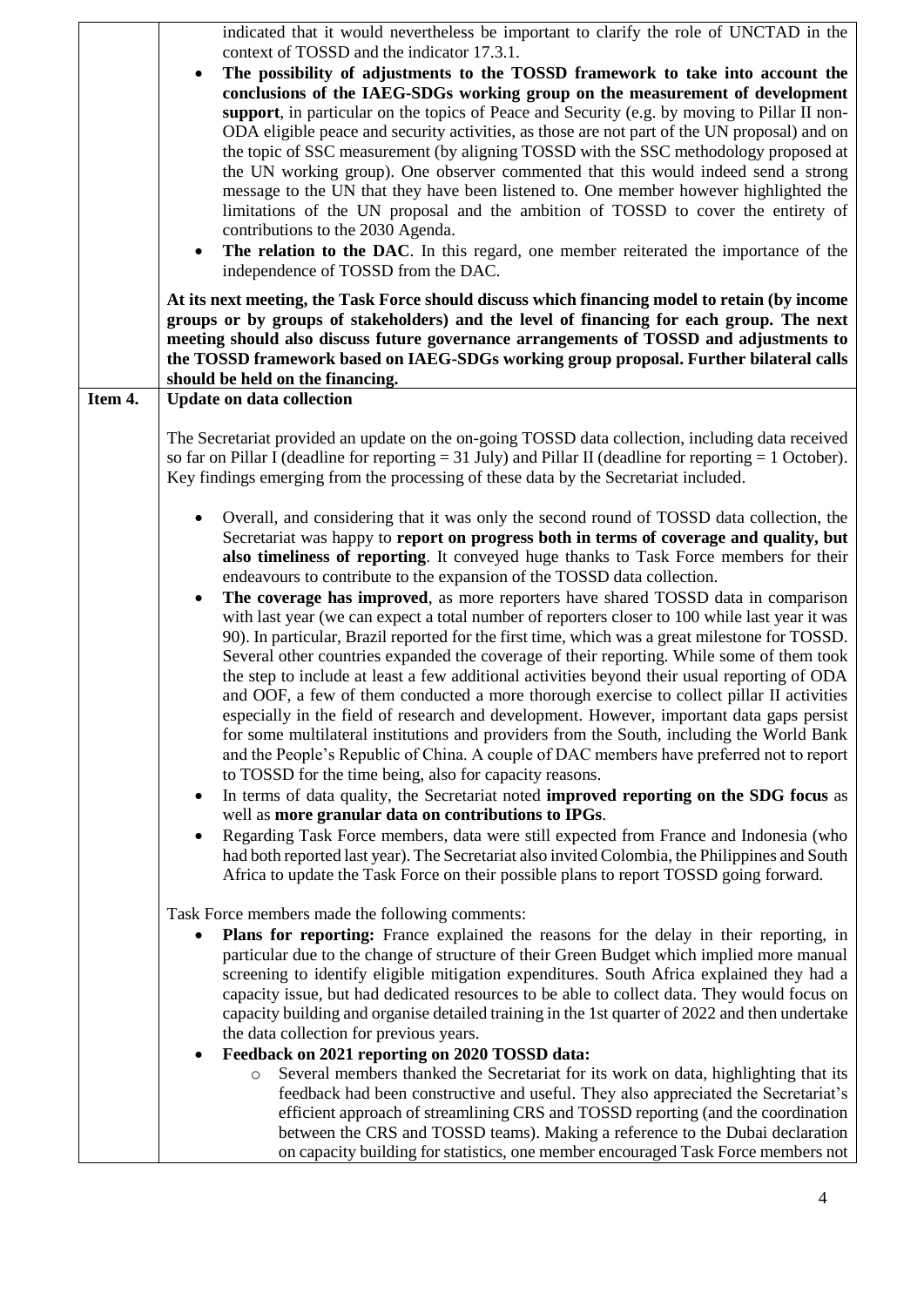|         | yet reporting to TOSSD to voice their constraints, as solutions could be found to<br>support them.<br>Other members shared their experience with reporting on pillar II for the first time.<br>$\circ$<br>One member indicated that it had reported on pillar II expenditures related to<br>COVID-19 R&D and another on R&D by its Research Council. One member<br>highlighted issues of operationalisation (organisations concerned are not familiar<br>with TOSSD reporting and it takes time to put in place such new data collection),<br>aggregation (it is difficult to report granular data), and confidentiality (when the<br>R&D project involves the participation of private sector actors). One member<br>highlighted that the reporting materials provided by the Secretariat worked well, in<br>particular in relation to pillar I, which was straightforward to compile. For Pillar II,<br>the same member indicated that it had to approach institutions not familiar with<br>development finance standards, and this required hand-holding (simplified<br>instructions and tailored code lists). The member would appreciate if the Secretariat<br>could later communicate on use cases, to highlight the usefulness of providing these<br>data going forward.<br>One observer indicated that while it had reported on pillar I and its reporting was<br>$\circ$<br>comprehensive on SDG targets and goals, it had only included a few pillar II<br>activities, but could possibly be in a position to report more in the coming months.<br>Another observer stated they would use the forthcoming TOSSD data and share<br>some reflections on them. They noted that timeliness and comprehensiveness of                                                                                                                                                                                                                                                                                                  |
|---------|----------------------------------------------------------------------------------------------------------------------------------------------------------------------------------------------------------------------------------------------------------------------------------------------------------------------------------------------------------------------------------------------------------------------------------------------------------------------------------------------------------------------------------------------------------------------------------------------------------------------------------------------------------------------------------------------------------------------------------------------------------------------------------------------------------------------------------------------------------------------------------------------------------------------------------------------------------------------------------------------------------------------------------------------------------------------------------------------------------------------------------------------------------------------------------------------------------------------------------------------------------------------------------------------------------------------------------------------------------------------------------------------------------------------------------------------------------------------------------------------------------------------------------------------------------------------------------------------------------------------------------------------------------------------------------------------------------------------------------------------------------------------------------------------------------------------------------------------------------------------------------------------------------------------------------------------------------------------------------------------------------------------------|
|         | reporting was critical.<br>The Secretariat aimed to finalise the data collection for year 2020 by end January 2022 and to<br>disseminate TOSSD data on tossd.online at that point of time. The co-Chair congratulated the<br>Task Force on the success of this second round of TOSSD data collection. Going forward, the<br>Secretariat was expected to share use cases to highlight the usefulness of TOSSD data, in<br>particular pillar II.                                                                                                                                                                                                                                                                                                                                                                                                                                                                                                                                                                                                                                                                                                                                                                                                                                                                                                                                                                                                                                                                                                                                                                                                                                                                                                                                                                                                                                                                                                                                                                             |
| Item 5. | <b>Presentation of the Health pilot</b>                                                                                                                                                                                                                                                                                                                                                                                                                                                                                                                                                                                                                                                                                                                                                                                                                                                                                                                                                                                                                                                                                                                                                                                                                                                                                                                                                                                                                                                                                                                                                                                                                                                                                                                                                                                                                                                                                                                                                                                    |
|         | The Secretariat made a first presentation of the TOSSD health pilot, covering the sections related to<br>pillar I and the general definition of pillar II. The remainder of the pilot would be presented and<br>discussed at a later Task Force meeting.                                                                                                                                                                                                                                                                                                                                                                                                                                                                                                                                                                                                                                                                                                                                                                                                                                                                                                                                                                                                                                                                                                                                                                                                                                                                                                                                                                                                                                                                                                                                                                                                                                                                                                                                                                   |
|         | Regarding the general definition of TOSSD pillar II:<br>Members strongly supported keeping the definitions of TOSSD and pillar II unchanged, i.e.,<br>with a focus on the benefits to developing countries and considered that it was too early to<br>open a discussion on the definition.<br>Some members argued for keeping the definition of TOSSD pillar II tight, so that the metric<br>٠<br>remains a meaningful measure of support to developing countries. Changing this definition<br>towards global sustainable development would jeopardize the key "unique selling point" of<br>TOSSD, which is about support to developing countries.<br>One member preferred keeping in the TOSSD pillar II definition the concept of International<br>$\bullet$<br>Public Goods (IPGs), as this covers both Global Public Goods (GPGs) and activities with<br>regional benefits. It would be difficult for TOSSD to take on the concept of GPGs while<br>there is currently no international consensus on what these are and while discussions are<br>ongoing in other venues such as the United Nations.<br>One member reiterated its opposition to the concept of international/global public goods and<br>٠<br>pointed out the difficulty of accommodating, in the same framework, the binary logic of<br>TOSSD Pillar I (cross-border - North-South, South-North, South-South - flows) with the<br>logic of universality for Pillar II (recognition of global problems,).<br>Several members stressed the importance of demonstrating – based on TOSSD data collected<br>$\bullet$<br>so $far$ – that the activities tracked in pillar II provide substantial benefits to developing<br>countries. The CSOs had in their written comments called for a review of the activities<br>currently reported in pillar II against the agreed Reporting Instructions, in particular in the<br>areas of research as well as peace and security, raising concerns over the repeated efforts to<br>expand the scope of TOSSD.<br>5 |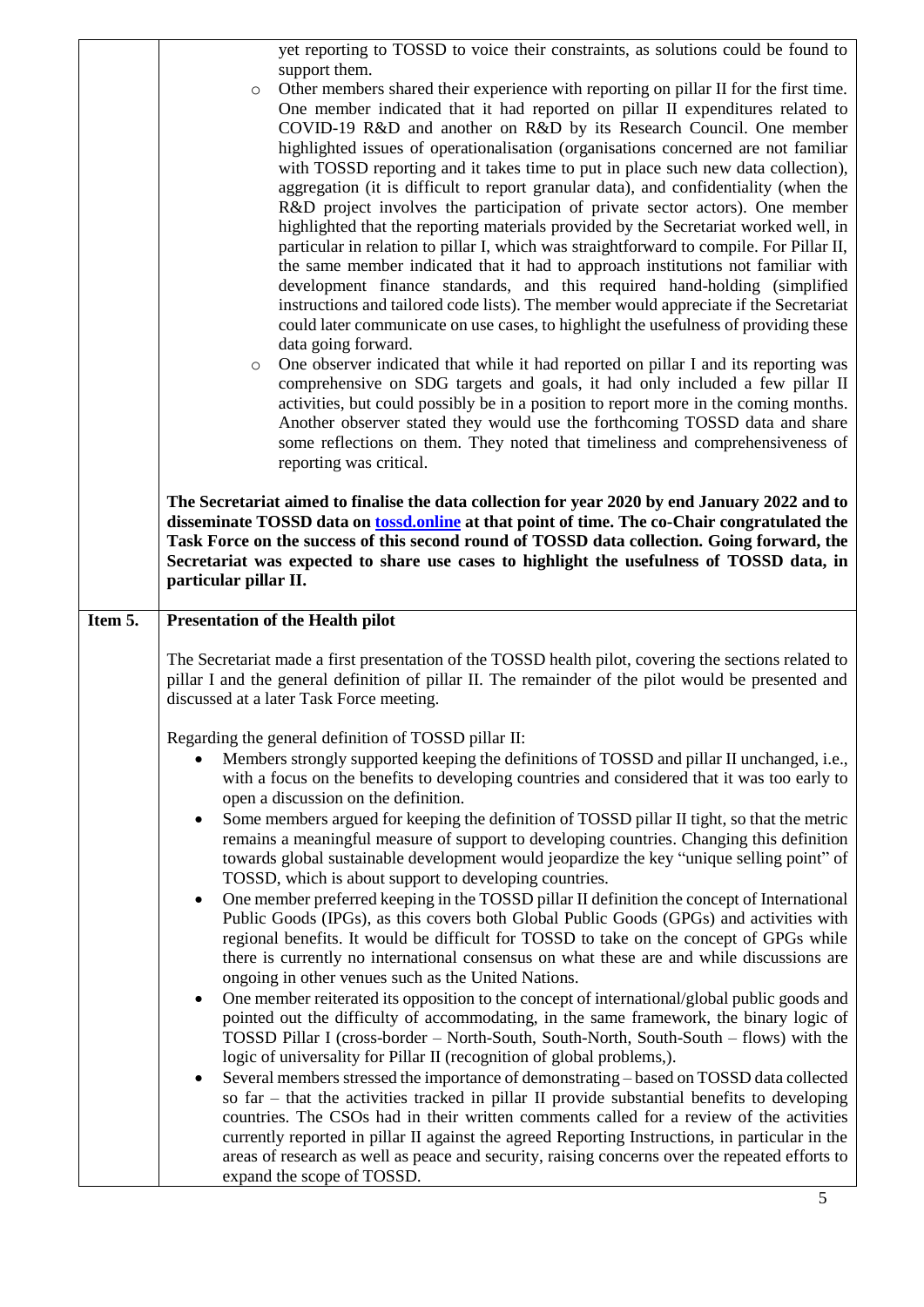- One member stated that if the TOSSD definition were to be opened to cover global sustainable development, there should be an easy way to distinguish between support to developing countries and support to global sustainable development.
- One observer suggested a more thorough discussion on the scope of pillar II, and the meaning of "support to developing countries", at a later Task Force meeting. It recalled that international/global public goods had been excluded from the proposal of the IAEG-SDGs Working Group on Measurement of Development Support as not all countries were confident about the way pillar II and IPGs were defined in TOSSD.

Although the findings of the health pilot on the tracking of R&D in pillar II were not presented for discussion at this meeting, members made a few comments on this issue:

- Some members raised concerns that R&D would fall exclusively in the global public good realm, as there is evidence of R&D leading to benefits for specific countries rather than all countries (e.g. "R&D on neglected diseases").
- One member found unworkable to consider R&D in health as "universal" if no guarantees existed of universal access to the scientific knowledge produced, or to the products developed through this knowledge, at reasonable cost. It also stressed that a considerable part of scientific research does not result in products for the market and/or falls in the category of basic research (without generating tangible benefits).

Regarding the tracking on South/North flows, one member stated that it would have no problem reporting such activities; another member expressed the view that it would be worth capturing them in TOSSD if there were no substantial additional costs for the Secretariat; yet one observer thought that TOSSD pillar I should rather remain focussed on flows to developing countries.

One member supported tracking philanthropic flows in TOSSD and recommended defining the characteristics of a satellite indicator. Two members considered philanthropic flows as a lesser priority, but would support data collection if it involved no substantial additional cost for the Secretariat. One observer thought that tracking philanthropy would bring additional problems.

Members generally supported the proposal to track pandemic preparedness in the keywords field. One member proposed also tracking environmental and animal health, in line with the "one health" approach. One member stated that the keyword field should be used freely, to track other characteristics of the support provided, for example in the area of R&D.

The Secretariat responded to members' feedback by noting that the general definition of pillar II needed to be discussed because it was difficult to explain this pillar II to audiences external to the TOSSD Task Force. For example, national administrations that may have data reportable in TOSSD pillar II (e.g. on health research) have difficulties in understanding the TOSSD Reporting Instructions and the link with development co-operation. Based on the guidance by members who preferred keeping the TOSSD definition focussed on the benefits to developing countries, the Secretariat would work on explaining this criterion more clearly and draft an issues paper for discussion at a subsequent meeting.

The co-Chair concluded with the following comments:

- There is no appetite in the Task Force to review the TOSSD definition and broaden the scope of TOSSD pillar II. However, more work needs to be done to clarify the meaning of "substantial benefits" to developing countries. This topic could be discussed at the Task Force after the next meeting (which will be dedicated to governance and financing issues).
- The discussion on the treatment of health in TOSSD will continue, building on the health pilot.
- There was strong support for the proposal to use the keyword fields freely, *inter alia* to track pandemic preparedness and other SDG-relevant policy issues. The Secretariat will prepare, for members' approval, a proposal to operationalise the free use of the keyword field.
- There were mixed reactions to the proposals to track South/North flows and philanthropy. Further work should be done in these areas based on the comments made by members.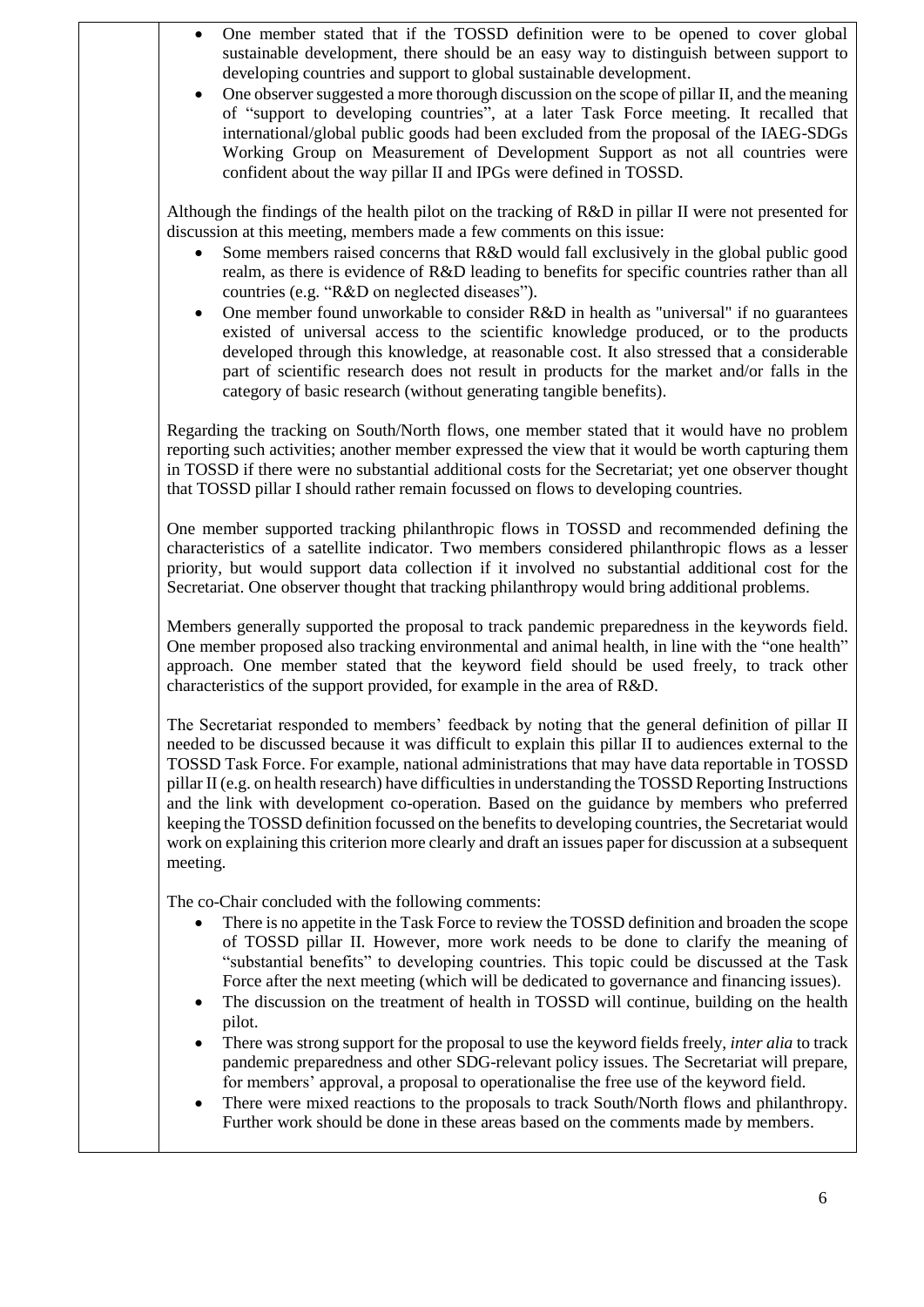|         | Members strongly supported the keeping the definitions of TOSSD and Pillar II unchanged,<br>i.e., with a focus on the benefits to developing countries. The Secretariat will prepare a paper,<br>which seeks to further clarify what "substantial benefits" to developing countries mean in the<br>context of pillar II. The discussion on the treatment of health in TOSSD will continue at a next<br>meeting based on the health pilot. Members also agreed to a free use of the keyword field and<br>the Secretariat will make a concrete proposal on the keywords field based on members'<br>comments. More work is also needed on the proposals to track South/North flows and<br>philanthropy.                                                                                                                                                                                                                                                                                                                                                                                                                                                                                                                                                                          |
|---------|-------------------------------------------------------------------------------------------------------------------------------------------------------------------------------------------------------------------------------------------------------------------------------------------------------------------------------------------------------------------------------------------------------------------------------------------------------------------------------------------------------------------------------------------------------------------------------------------------------------------------------------------------------------------------------------------------------------------------------------------------------------------------------------------------------------------------------------------------------------------------------------------------------------------------------------------------------------------------------------------------------------------------------------------------------------------------------------------------------------------------------------------------------------------------------------------------------------------------------------------------------------------------------|
| Item 6. | Presentation of the Brazilian COBRADI report 2019-2020 (Juan / Guillaume)                                                                                                                                                                                                                                                                                                                                                                                                                                                                                                                                                                                                                                                                                                                                                                                                                                                                                                                                                                                                                                                                                                                                                                                                     |
|         | Brazil presented the 2019-2020 COBRADI report. This was the first presentation to an international<br>audience since the official launch of the report. Brazil explained that it had adjusted the methodology<br>used in the report to be more in line with the TOSSD methodology. The report includes co-operation<br>initiatives involving various actors that contribute to sustainable development.                                                                                                                                                                                                                                                                                                                                                                                                                                                                                                                                                                                                                                                                                                                                                                                                                                                                       |
|         | The main points of the discussion that followed included:                                                                                                                                                                                                                                                                                                                                                                                                                                                                                                                                                                                                                                                                                                                                                                                                                                                                                                                                                                                                                                                                                                                                                                                                                     |
|         | All members that intervened praised the report, including for its comprehensiveness and<br>detailed content.                                                                                                                                                                                                                                                                                                                                                                                                                                                                                                                                                                                                                                                                                                                                                                                                                                                                                                                                                                                                                                                                                                                                                                  |
|         | Several members praised Brazil for their methodology to account for SSC, both in this report<br>$\bullet$<br>and in the context of the IAEG-SDGs working group on the measurement of development<br>support. One member specifically highlighted the potential contribution of the report to<br>further expand and streamline the TOSSD Reporting Instructions on measuring SSC.<br>The Secretariat flagged the high level of multilateral contributions provided by Brazil, which<br>$\bullet$<br>shows Brazil could usefully contribute to the discussion on the provider perspective of<br>TOSSD.                                                                                                                                                                                                                                                                                                                                                                                                                                                                                                                                                                                                                                                                          |
|         | In response to questions by members, Brazil clarified that:<br>$\bullet$<br>The COBRADI report covers a larger scope than their TOSSD reporting. It is an<br>$\circ$<br>aggregation of 2-3 databases and includes contributions by Brazil to multilateral<br>institutions.                                                                                                                                                                                                                                                                                                                                                                                                                                                                                                                                                                                                                                                                                                                                                                                                                                                                                                                                                                                                    |
|         | Brazil does not have an international co-operation strategy per se; its Ministry of<br>$\circ$<br>Foreign Affairs is driving international co-operation and the overall direction of<br>funding.<br>Brazil sees reporting to TOSSD as a contribution to the 2030 Agenda.<br>$\circ$                                                                                                                                                                                                                                                                                                                                                                                                                                                                                                                                                                                                                                                                                                                                                                                                                                                                                                                                                                                           |
|         | The co-Chair flagged the need to make sure that the methodologies used for measuring SSC in<br>TOSSD and in the COBRADI report are compatible and subsequently examine how to adapt the<br>TOSSD framework to the methodology used by SSC providers taking into account in particular the<br>work done in the IAEG-SDGs working group. He invited Brazil and Mexico to share their detailed<br>experience on measuring SSC and proposed that the topic be further discussed at the next Task Force<br>meeting. Furthermore, the Task Force should convey the message at the UN StatCom that it is<br>working on this topic taking into account contributions by SSC providers.                                                                                                                                                                                                                                                                                                                                                                                                                                                                                                                                                                                                |
| Item 7. | <b>Highlights of the Data Pilot</b>                                                                                                                                                                                                                                                                                                                                                                                                                                                                                                                                                                                                                                                                                                                                                                                                                                                                                                                                                                                                                                                                                                                                                                                                                                           |
|         | The Secretariat presented preliminary results from the TOSSD data pilot. The objective of the pilot<br>is to compare the data available in TOSSD with those in country systems. The pilot also aims to<br>identify possible options for data verification by recipient countries. Three countries - Bangladesh,<br>Cameroon and Colombia – participate in the pilot.<br>Colombia explained its motivations for participating in this pilot. The pilot helped the country to<br>better familiarise itself with the TOSSD methodology and to scrutinize the differences between the<br>data reported in TOSSD and those available at the country level. The pilot could also help to further<br>refine its data management processes. Finally, Colombia highlighted the need for specific training<br>sessions for countries on the use of TOSSD data.<br>An observer to the Task force commented on the possible options for data verification, asking if data<br>verification would be a pre-condition for inclusion of activities in the SDG indicator. The Secretariat<br>replied that it would not be feasible to implement ex-ante data verification by recipient country, but<br>that thematic studies by topic or country could be carried out to improve data quality. |
|         | $\tau$                                                                                                                                                                                                                                                                                                                                                                                                                                                                                                                                                                                                                                                                                                                                                                                                                                                                                                                                                                                                                                                                                                                                                                                                                                                                        |